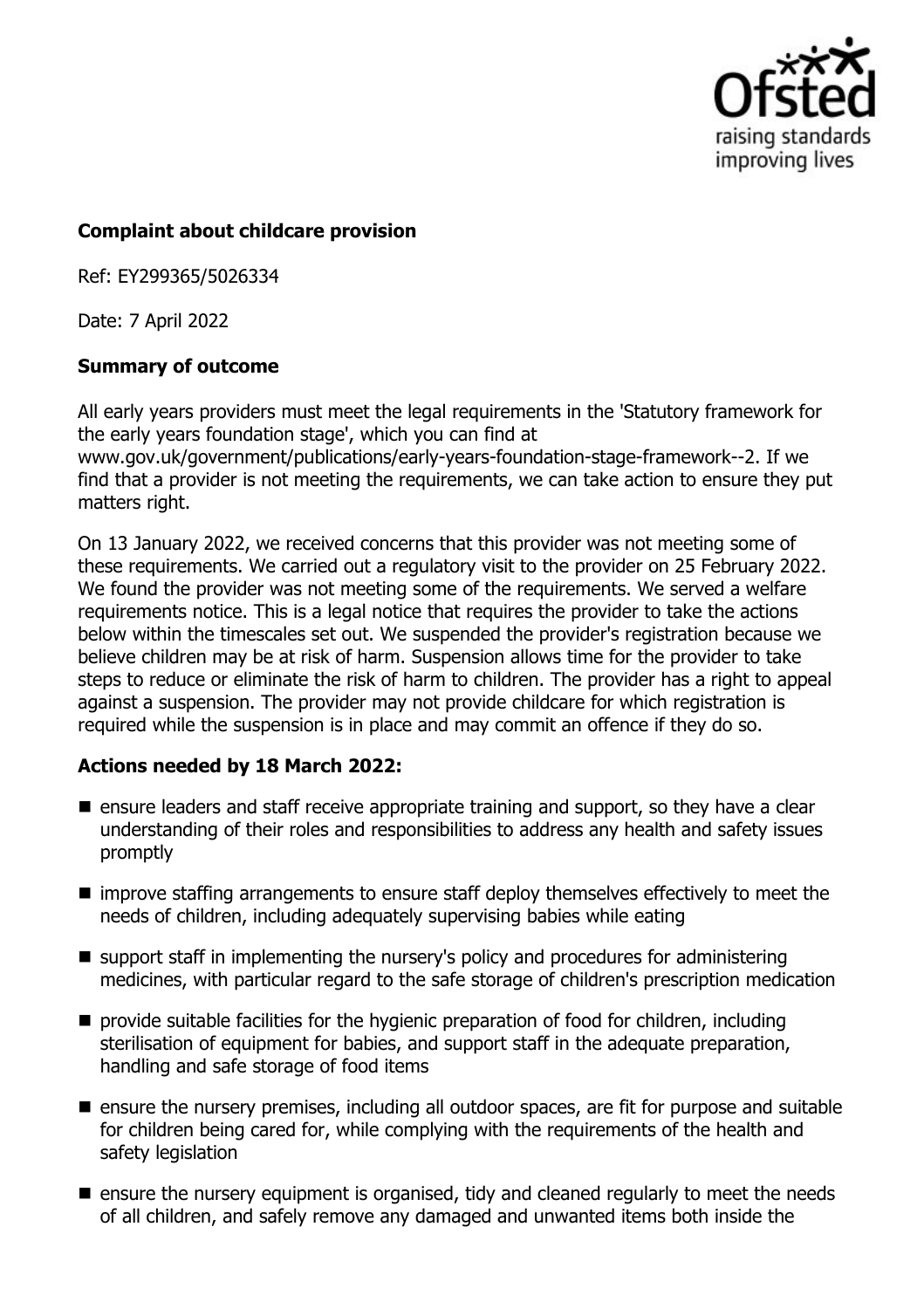

rooms and in the outdoor play areas

- $\blacksquare$  provide safe sleeping arrangement for babies and toddlers while ensuring they have access to clean and adequate cots and bedding
- $\blacksquare$  provide suitable hygienic changing facilities for children in nappies and ensure they always have access to clean towels and spare clothing, if required
- take reasonable steps to ensure children and staff are not exposed to any unnecessary risks in the nursery environment and undertake regular checks to identify and remove any hazards immediately.

On 23 March 2022, we carried out a regulatory visit. We found that the provider had not met some of the actions set in the welfare requirement notice. We have served another welfare requirements notice. This is a legal notice that requires the provider to take the actions below within the timescales set out. The provider will be able to give parents further information about this.

#### **Actions needed by 8 April 2022:**

- $\blacksquare$  provide suitable facilities for the hygienic preparation of food for children, including sterilisation of equipment for babies, and support staff in the adequate preparation, handling and safe storage of food items
- $\blacksquare$  ensure the nursery premises, including all outdoor spaces, are fit for purpose and suitable for children being cared for, while complying with the requirements of the health and safety legislation
- $\blacksquare$  ensure the nursery equipment is organised, tidy and cleaned regularly to meet the needs of all children, and safely remove any damaged and unwanted items both inside the rooms and in the outdoor play areas
- $\blacksquare$  provide safe sleeping arrangement for babies and toddlers while ensuring they have access to clean and adequate cots and bedding
- $\blacksquare$  provide suitable hygienic changing facilities for children in nappies and ensure they always have access to clean towels and spare clothing, if required.

On 8 April 2022, we carried out a regulatory call. We found that the provider had met the actions set in the welfare requirement notice issued on 29 March 2022. We also lifted the suspension because the provider took appropriate action to deal with the matter that led to